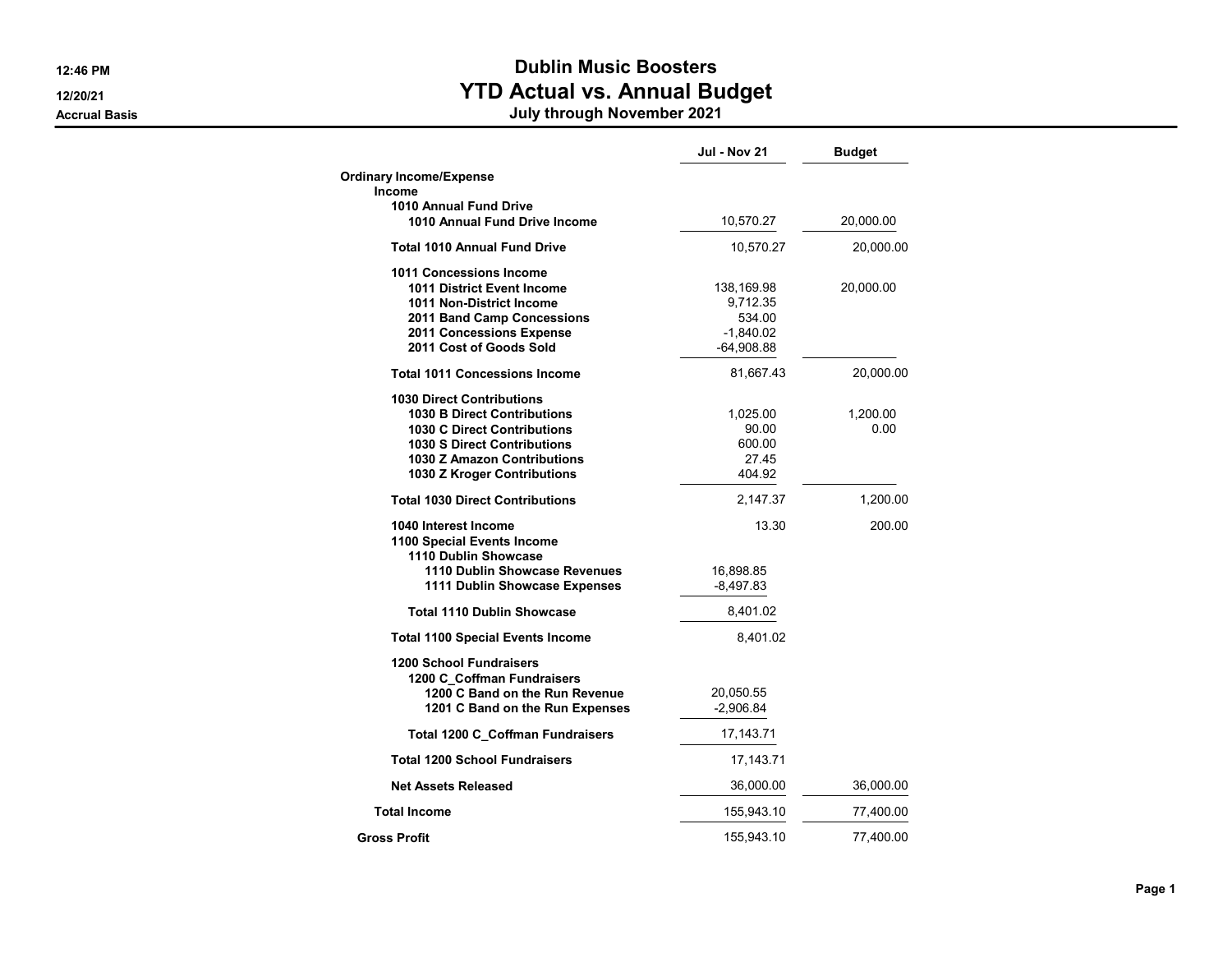## 12:46 PM **Dublin Music Boosters** 12/20/21 **Proposed Contract Contract Contract Contract Contract Contract Contract Contract Contract Contract Contract Contract Contract Contract Contract Contract Contract Contract Contract Contract Contract Contract Contr** Accrual Basis July through November 2021

|                                                                                                                                                                                                                | <b>Jul - Nov 21</b>                          | <b>Budget</b>                                                |
|----------------------------------------------------------------------------------------------------------------------------------------------------------------------------------------------------------------|----------------------------------------------|--------------------------------------------------------------|
| <b>Expense</b><br>200a General Booster Expenses<br>1051 Bank Activity<br>1051 O Bank Charges<br>1051 O Returned NSF Activity                                                                                   | 453.35<br>80.00                              | 350.00                                                       |
| <b>Total 1051 Bank Activity</b>                                                                                                                                                                                | 533.35                                       | 350.00                                                       |
| 2010 Management Expenses<br>2010 O Officer's Expense<br>2010 O Accounting<br>2010 O Insurance                                                                                                                  | 0.00<br>234.00                               | 1,200.00<br>970.00                                           |
| Total 2010 O Officer's Expense                                                                                                                                                                                 | 234.00                                       | 2,170.00                                                     |
| 2013 Postage & Office Supplies                                                                                                                                                                                 | 244.00                                       | 800.00                                                       |
| <b>Total 2010 Management Expenses</b>                                                                                                                                                                          | 478.00                                       | 2,970.00                                                     |
| 2020 Communications<br>2020 O Communications                                                                                                                                                                   | 1,200.00                                     | 1,200.00                                                     |
| <b>Total 2020 Communications</b>                                                                                                                                                                               | 1,200.00                                     | 1,200.00                                                     |
| 2029 Prior Year Misc Mgmt Exp                                                                                                                                                                                  | 400.00                                       |                                                              |
| <b>Total 200a General Booster Expenses</b>                                                                                                                                                                     | 2,611.35                                     | 4,520.00                                                     |
| 200b Choir, Orchestra & MS<br>2050 Elementary Music<br>2060 Middle School Awards<br>2070 Middle School Music<br>2090 Clinics Choral<br>2090 C Clinics Choral<br>2090 J Clinics Choral<br>2090 S Clinics Choral | 0.00<br>0.00<br>0.00<br>0.00<br>0.00<br>0.00 | 1,750.00<br>482.00<br>5,000.00<br>318.00<br>382.00<br>235.00 |
| <b>Total 2090 Clinics Choral</b>                                                                                                                                                                               | 0.00                                         | 935.00                                                       |
| 2094 Clinics Orchestra<br>2094 C Clinics Orchestra<br>2094 J Clinics Orchestra<br>2094 S Clinics Orchestra                                                                                                     | 0.00<br>0.00<br>0.00                         | 255.00<br>228.00<br>186.00                                   |
| <b>Total 2094 Clinics Orchestra</b>                                                                                                                                                                            | 0.00                                         | 669.00                                                       |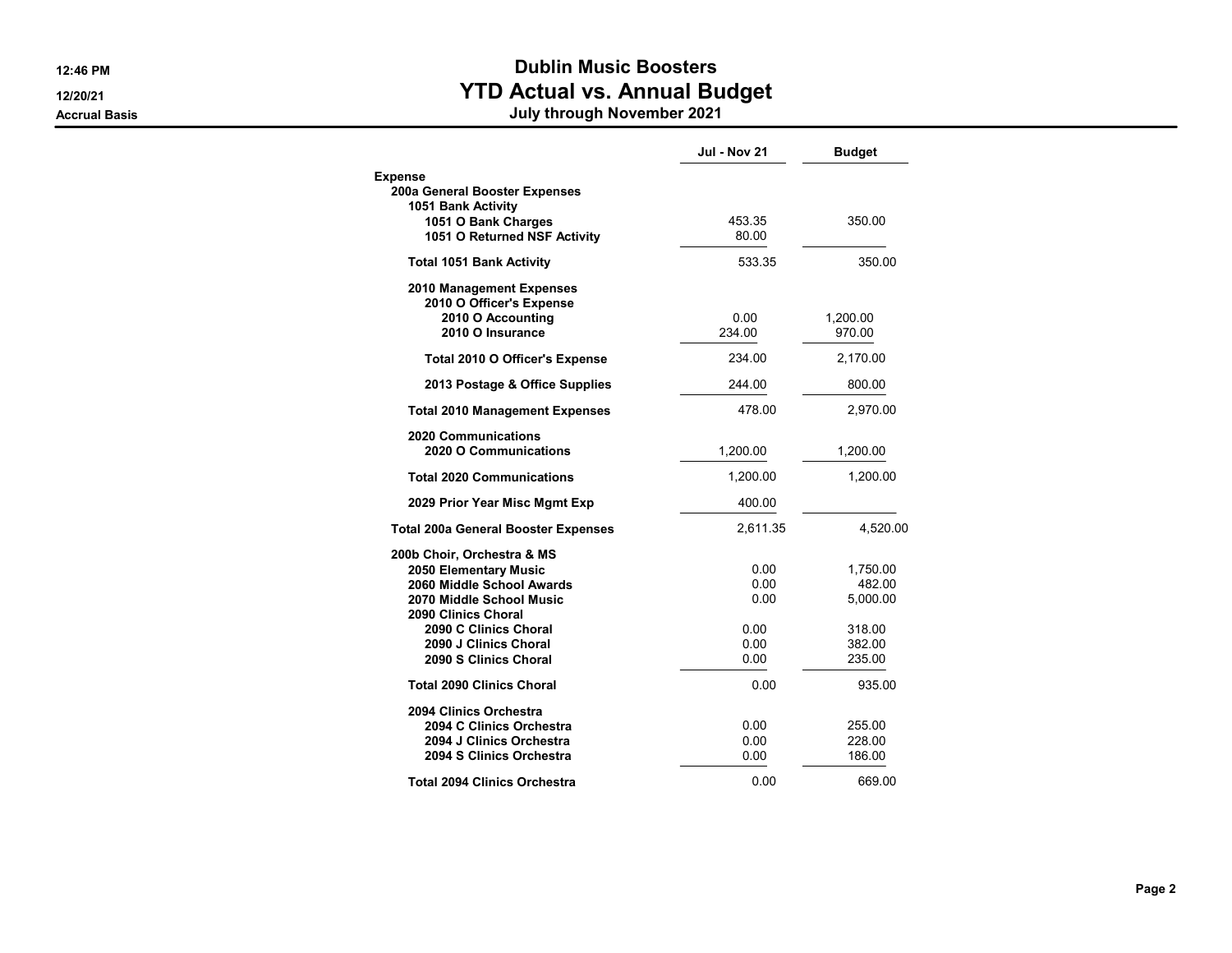# 12:46 PM **Dublin Music Boosters** 12/20/21 **Proposed Contract Contract Contract Contract Contract Contract Contract Contract Contract Contract Contract Contract Contract Contract Contract Contract Contract Contract Contract Contract Contract Contract Contr**

#### Accrual Basis July through November 2021

|                                                                                                                                        | <b>Jul - Nov 21</b>               | <b>Budget</b>                      |
|----------------------------------------------------------------------------------------------------------------------------------------|-----------------------------------|------------------------------------|
| 2100 Choral Accessories<br>2100 C Choral Accessories<br>2100 J Choral Accessories<br>2100 S Choral Accessories                         | 0.00<br>0.00<br>0.00              | 318.00<br>402.00<br>369.00         |
| <b>Total 2100 Choral Accessories</b>                                                                                                   | 0.00                              | 1,089.00                           |
| 2101 Orchestra Accessories<br>2101 C Orchestra Accessories<br>2101 J Orchestra Accessories<br>2101 S Orchestra Accessories             | 0.00<br>0.00<br>0.00              | 573.00<br>402.00<br>368.00         |
| <b>Total 2101 Orchestra Accessories</b>                                                                                                | 0.00                              | 1,343.00                           |
| Total 200b Choir, Orchestra & MS                                                                                                       | 0.00                              | 11,268.00                          |
| 200c HS Band Fixed Exp<br>2031 Field Cmder Scholarships<br>2031 C Scholarships<br>2031 J Scholarships<br>2031 S Scholarships           | 0.00<br>0.00<br>0.00              | 900.00<br>800.00<br>400.00         |
| <b>Total 2031 Field Cmder Scholarships</b>                                                                                             | 0.00                              | 2,100.00                           |
| 2110 Transportation Maintenance<br>2110 C Transportation Maint<br>2110 J Transportation Maint<br>2110 S Transportation Maint           | 65.24<br>0.00<br>52.34            | 200.00<br>200.00<br>160.00         |
| <b>Total 2110 Transportation Maintenance</b>                                                                                           | 117.58                            | 560.00                             |
| 2120 MarchingBand Show Design<br>2120 C Marching BandShow Design<br>2120 J Marching BandShow Design<br>2120 S Marching BandShow Design | 1,000.00<br>12.498.00<br>4,580.00 | 11,250.00<br>11,250.00<br>7,000.00 |
| <b>Total 2120 MarchingBand Show Design</b>                                                                                             | 18,078.00                         | 29,500.00                          |
| <b>Total 200c HS Band Fixed Exp</b>                                                                                                    | 18,195.58                         | 32,160.00                          |
| 200d Band Variable Expenses<br>1650 Yard Signs<br>1650 C Yard Signs<br>1650 S Yard Signs                                               | $-11.71$<br>262.80                |                                    |
| Total 1650 Yard Signs                                                                                                                  | 251.09                            |                                    |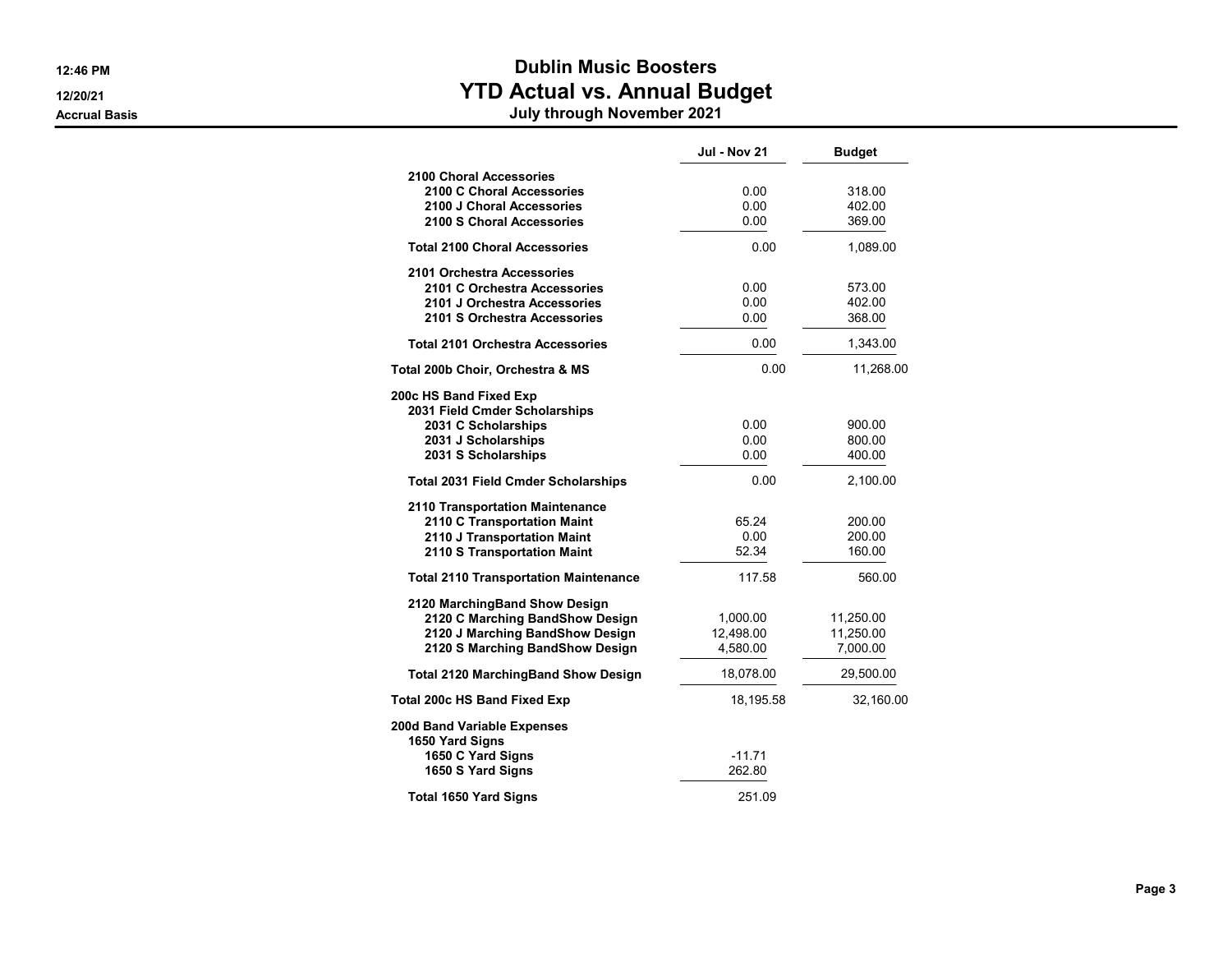## 12:46 PM **Dublin Music Boosters** 12/20/21 **Proposed Contract Contract Contract Contract Contract Contract Contract Contract Contract Contract Contract Contract Contract Contract Contract Contract Contract Contract Contract Contract Contract Contract Contr**

#### Accrual Basis July through November 2021

|                                                                                                                                           | <b>Jul - Nov 21</b>          | <b>Budget</b>                    |
|-------------------------------------------------------------------------------------------------------------------------------------------|------------------------------|----------------------------------|
| 2040 Awards - Instrumental HS<br>2040 C Awards Instrumental HS<br>2040 J Awards Instrumental HS<br>2040 S Awards Instrumental HS          | 0.00<br>0.00<br>0.00         | 600.00<br>1,500.00<br>1,000.00   |
| Total 2040 Awards - Instrumental HS                                                                                                       | 0.00                         | 3,100.00                         |
| 2080 Repair / Replacement<br>2080 C Repair/Replacement<br>2080 J Repair/Replacement<br>2080 S Repair/Replacement                          | 690.89<br>0.00<br>602.00     | 1,000.00<br>2,000.00<br>2,000.00 |
| Total 2080 Repair / Replacement                                                                                                           | 1,292.89                     | 5,000.00                         |
| 2081 Percussion<br>2081 C Percussion<br>2081 J Percussion<br>2081 S Percussion                                                            | 0.00<br>200.00<br>79.00      | 1,250.00<br>1,500.00<br>1,500.00 |
| <b>Total 2081 Percussion</b>                                                                                                              | 279.00                       | 4,250.00                         |
| 2091 Clinics Marching Band<br>2091 C Clinics Marching Band<br>2091 J Clinics Marching Band                                                | 400.00<br>1,000.00           | 2,000.00<br>0.00                 |
| <b>Total 2091 Clinics Marching Band</b>                                                                                                   | 1,400.00                     | 2,000.00                         |
| 2092 Clinics Flag Corps<br>2092 C Clinics Flag Corps                                                                                      | 1,400.00                     | 1,500.00                         |
| <b>Total 2092 Clinics Flag Corps</b>                                                                                                      | 1.400.00                     | 1,500.00                         |
| 2093 Clinics Concert Band<br>2093 C Cinics Concert Band<br>2093 J Clnics Concert Band                                                     | 0.00<br>400.00               | 100.00<br>200.00                 |
| <b>Total 2093 Clinics Concert Band</b>                                                                                                    | 400.00                       | 300.00                           |
| 2095 Clinics Jazz<br>2095 C Clinics Jazz                                                                                                  | 0.00                         | 200.00                           |
| <b>Total 2095 Clinics Jazz</b>                                                                                                            | 0.00                         | 200.00                           |
| <b>2102 Color Guard Accessories</b><br>2102 C Color Guard Accessories<br>2102 J Color Guard Accessories<br>2102 S Color Guard Accessories | 5,418.26<br>0.00<br>$-55.00$ | 1,500.00<br>2,500.00<br>1,000.00 |
| <b>Total 2102 Color Guard Accessories</b>                                                                                                 | 5.363.26                     | 5,000.00                         |